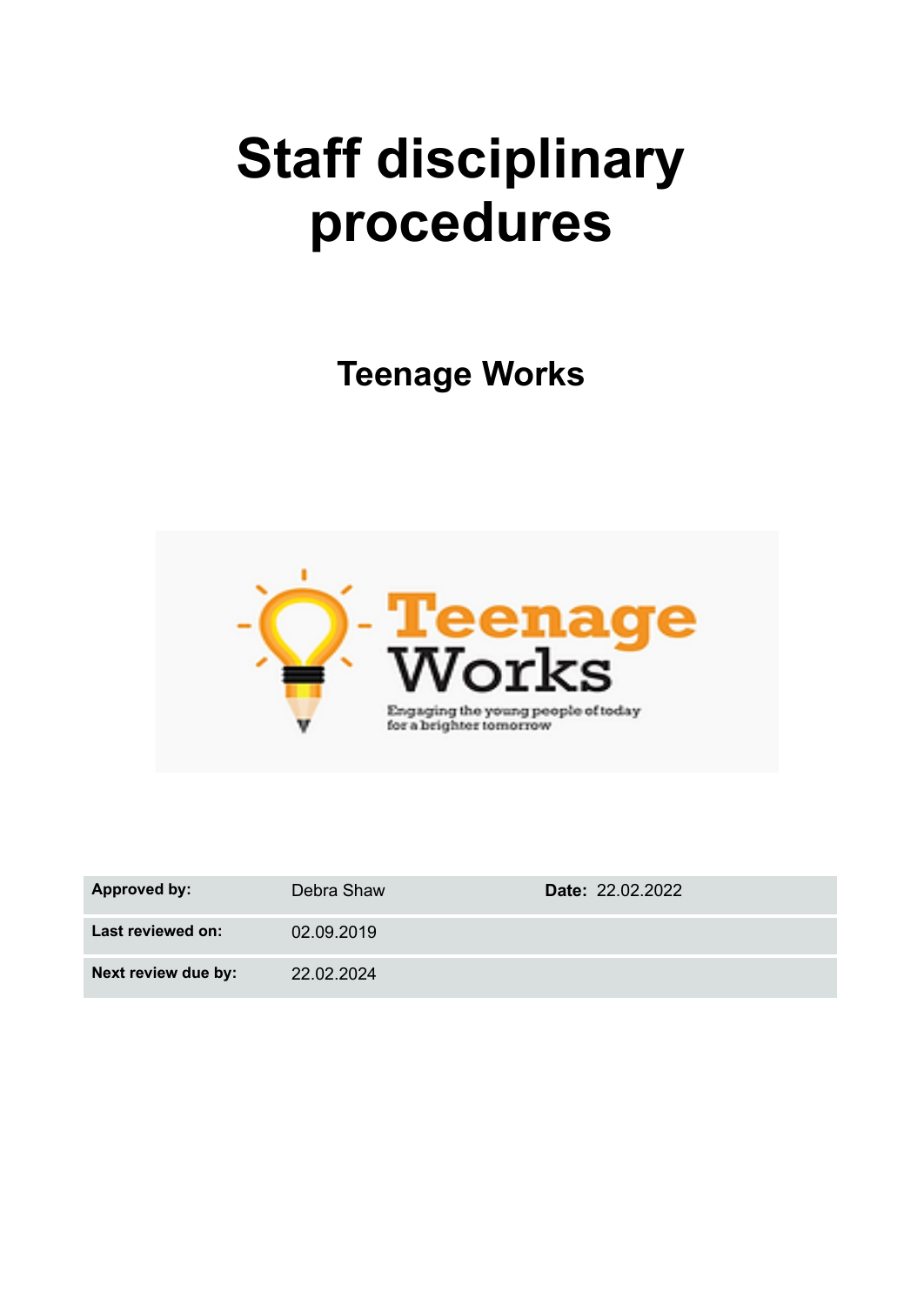## **Contents**

| 2. Legislation and guidance                                | $\mathcal{P}$ |
|------------------------------------------------------------|---------------|
| 3. Definitions                                             | 2             |
| 4. Disciplinary procedures                                 | 2             |
| 5. Record keeping                                          | 5             |
| 6. Monitoring arrangements                                 | 5             |
| 7. Links with other policies                               | 5             |
| Appendix 1: instances and behaviours classed as misconduct | 6             |
|                                                            |               |

#### 1. Aims

This policy aims to:

- Help and encourage all employees to achieve and maintain satisfactory standards of conduct
- Set out the procedures for when an employee's conduct falls below the expected standard
- Ensure that all employees are treated fairly and consistently when a disciplinary issue is being dealt with

## **2. Legislation and guidance**

We are required to set out our disciplinary procedures under general employment law.

These disciplinary procedures are based on the [Disciplinary](http://www.acas.org.uk/media/pdf/f/m/Acas-Code-of-Practice-1-on-disciplinary-and-grievance-procedures.pdf) and grievance code of practice from Acas.

## **3. Definitions**

- **A disciplinary issue** will arise when a staff member has not behaved to the standard expected of them
- Appendix 1 sets out a non-exhaustive list of examples of what we define as **misconduct and gross misconduct.** For the purpose of this policy, misconduct does not cover staff capability or poor performance issues. These are addressed in our capability of staff policy

## **4. Disciplinary procedures**

Minor disciplinary issues will be dealt with informally at first, and will be escalated only where:

- There has been no resolution
- The issue is more serious
- There are repeated or multiple instances of misconduct
- There is suspected gross misconduct

When dealing with an issue informally, the employee's line manager will organise a brief meeting with the employee and set out the concerns. They will remind the employee of the expected standard of behaviour and consider what support is needed to help them improve. Notes will be taken and retained.

If the issue cannot be dealt with informally, formal procedures will begin. The employee will be notified of this in a face-to-face meeting with a member of SLT, to be held in person or over video conferencing if necessary. This will be followed up in writing.

## **4.1 Suspension**

In some circumstances it will be appropriate to suspend a member of staff temporarily, for example, where there is suspected gross misconduct. This in itself does not amount to guilt or constitute disciplinary action.

Where this is necessary: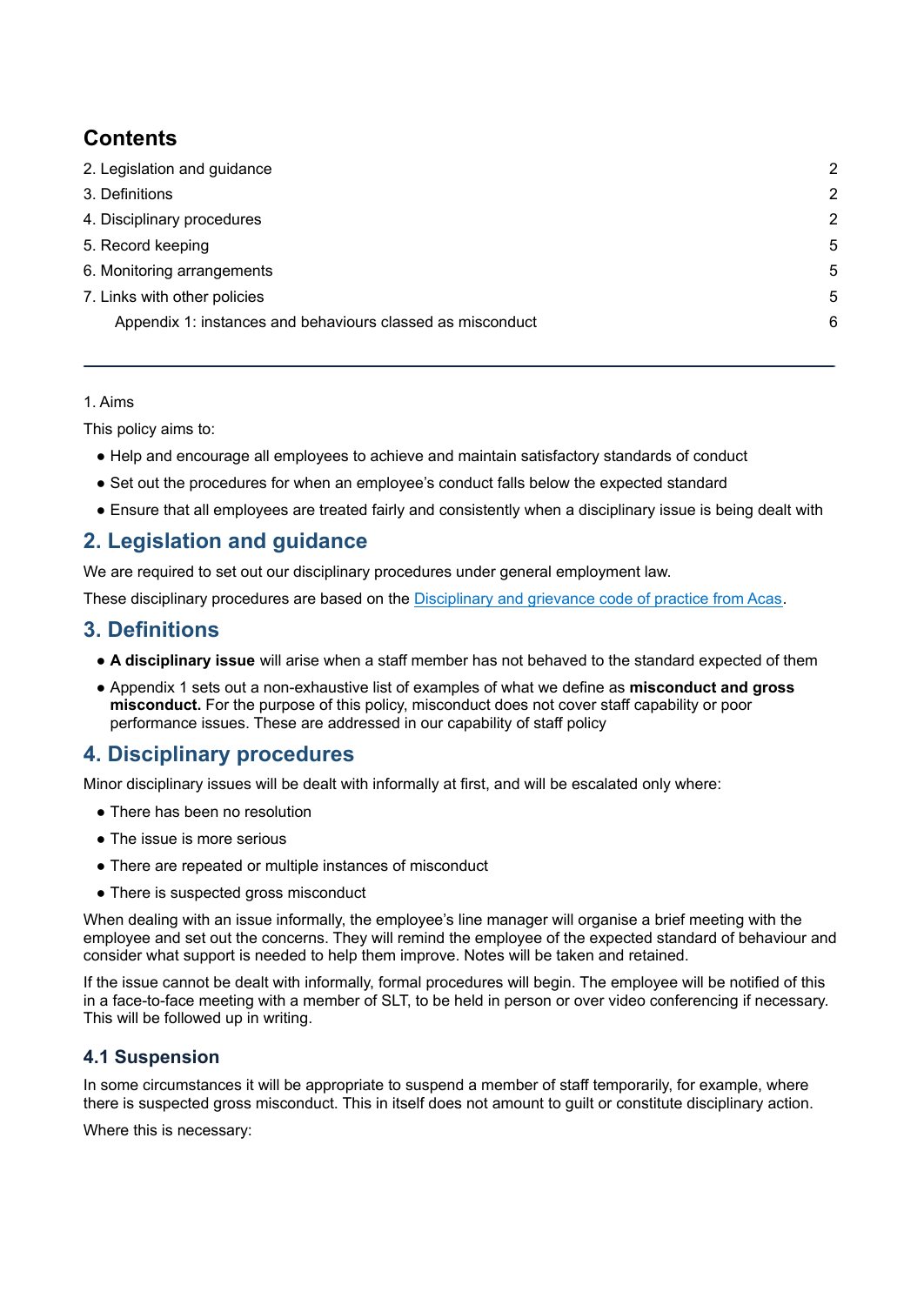- The headteacher must authorise the suspension. If it is the headteacher who is the subject of the disciplinary procedure, the governors must authorise the suspension
- The staff member will be informed of the suspension in a face-to-face meeting, held in person or over video conferencing if necessary, followed by a notification in writing within 10 working days
- The employee will be permitted to be accompanied to the meeting by either a colleague or trade union representative
- The staff member will be suspended on full pay

#### **4.2 Investigation**

An independent investigating officer will be appointed.

Before a disciplinary hearing takes place, the investigating officer will gather the facts of the case and evidence. The investigating officer will, if necessary, hold investigatory meetings (in person or over video conferencing).

The employee will be informed of the outcome of the investigation in writing.

If the investigating officer determines that the matter should move forward to a formal disciplinary hearing a disciplinary officer will be appointed. This will be a person independent from the investigating officer.

#### **4.3 Notification**

If it is decided that there is a disciplinary case to answer, the employee will receive a written notification 5 working days before the hearing. The meeting could be sooner if it is agreed by both parties. The notification will include:

- Details of the alleged misconduct and its possible consequences
- Copies of any written evidence, including witness statements
- The time, date and location of the disciplinary meeting (including the details if the meeting is to be held over video conferencing, if relevant)
- A statement that the employee has the right to be accompanied by a colleague or a trade union representative
- Notification that the employer intends to call witnesses (if relevant)

If the employee intends to call a witness, they should notify the employer.

Members of SLT will conduct the hearing.

#### **4.4 Disciplinary hearing**

Before the hearing, the employee will receive a copy of all evidence that will be relied upon during the procedure.

At the hearing, the person conducting the hearing will explain the case against the employee and go through the evidence that has been gathered. The person may choose to have the investigating officer present the management's case.

The employee will be allowed to set out their case and answer any allegations that have been made. The employee will also be given a reasonable opportunity to ask questions, present evidence and call relevant witnesses. They will also be given an opportunity to raise points about any information provided by witnesses.

Employees have a statutory right to be accompanied at a meeting that may result in a formal warning being issued, disciplinary action being taken, or the confirmation of either of these.

The employee has the right to be accompanied by a colleague or a trade union representative. Employees must make the request in advance of the meeting, to allow the school to prepare and to ensure the employer knows who the companion will be.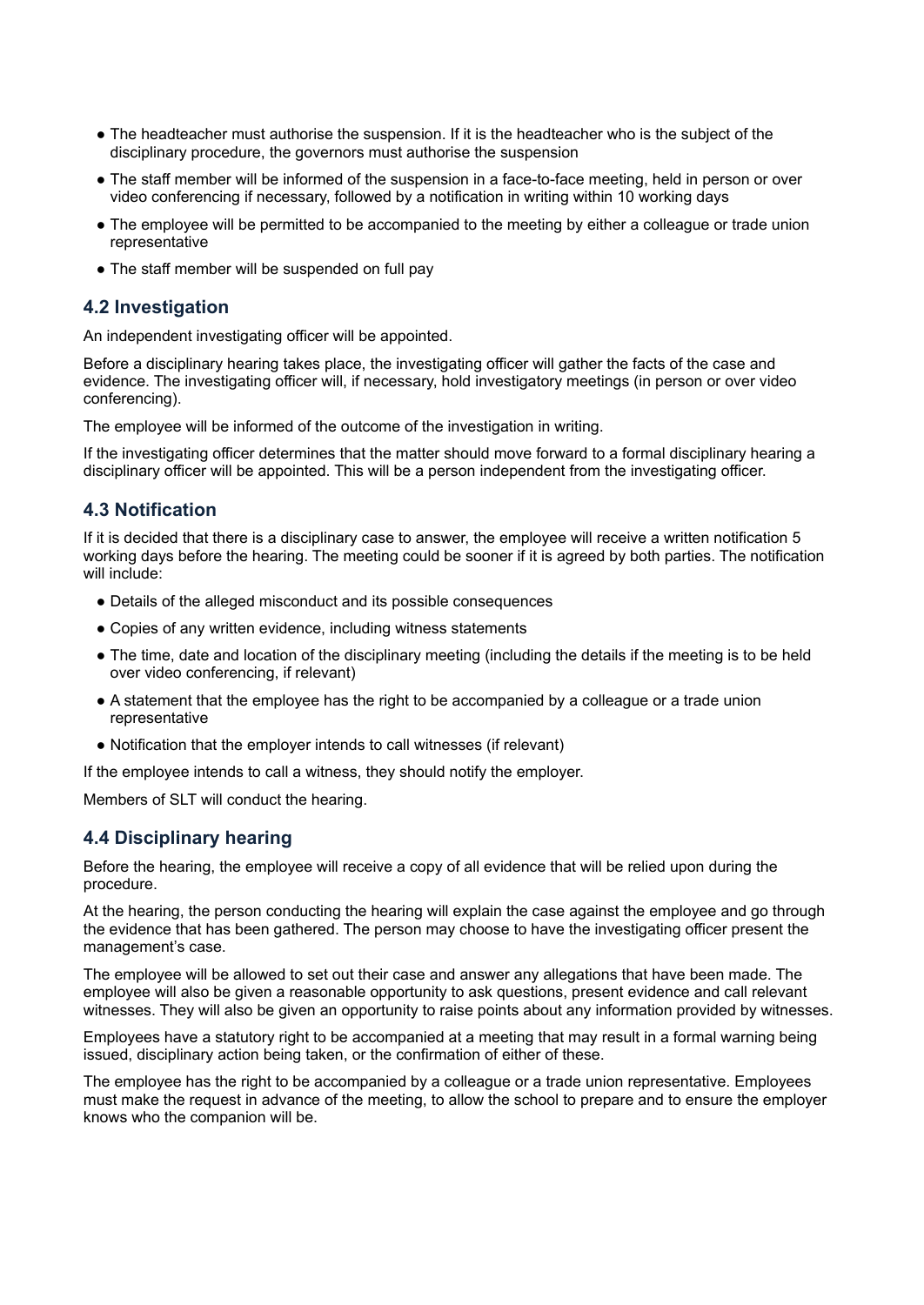If an employee's chosen companion will not be available to meet at the proposed time, the hearing will be postponed to a time proposed by the employee, as long as the alternative time is reasonable and not more than 5 working days after the original date.

The companion can address the hearing to put and sum up the employee's case, respond on behalf of the employee to any views expressed at the hearing and confer with the employee during the hearing. The companion does not, however, have the right to answer questions on the employee's behalf, address the hearing if the employee does not wish it or prevent the employer from explaining their case.

#### **4.5 Taking appropriate action**

The hearing will be adjourned and a decision about whether further disciplinary action is necessary will be taken. The employee will be informed of the decision in writing within 10 working days.

Actions taken may be:

- **A verbal or informal warning** where it is decided that the action was not serious enough to warrant a formal written warning. This may be accompanied by a notification that arrangements will be put in place to improve the staff members' behaviour, such as a training course or occupational health support
- **A first written warning** for a first instance of misconduct. A further instance may result in a final written warning. A first written warning will remain on the employee's personnel file for 6 months. The written warning will explain that a further instance of misconduct or no change in behaviour within a given timeframe will result in a final warning
- **A final written warning** where the employee has already received a first warning, or where the employee's misconduct was sufficiently serious. A further instance may result in demotion or dismissal
- **Dismissal** where there has been gross misconduct or a final written warning has already been given

We will refer a case of teacher gross misconduct to the National College for Teaching and Leadership (National College) if we believe the case is so severe that the National College should consider whether the teacher should be prevented from teaching. We will also refer cases to other relevant authorities where appropriate.

#### **4.6 Dismissal**

The power to decide that members of staff should no longer work at this school has been delegated to the Head of School Louise Hodson

The power to dismiss staff in this school has been delegated tothe Head of School Louise Hodson

Once the decision to dismiss has been taken, Louise Hodson will dismiss the staff member with notice.

#### **4.7 Appeals process**

The employee has the right to appeal any sanction. Appeals must be made in writing within 10 working days of the decision, setting out at the same time the grounds for appeal.

A disciplinary appeals officer/panel will be appointed.

Appeals will be heard without unreasonable delay and at an agreed time and place (in person, or over video conferencing if relevant). Employees' statutory right to be accompanied by a companion will apply as with formal disciplinary hearings. Notes will be taken and a copy sent to the employee.

The appeal will be dealt with impartially and by senior leaders or governors who have not previously been involved in the case.

The employee will be informed in writing of the results of the appeal hearing within 14 working days.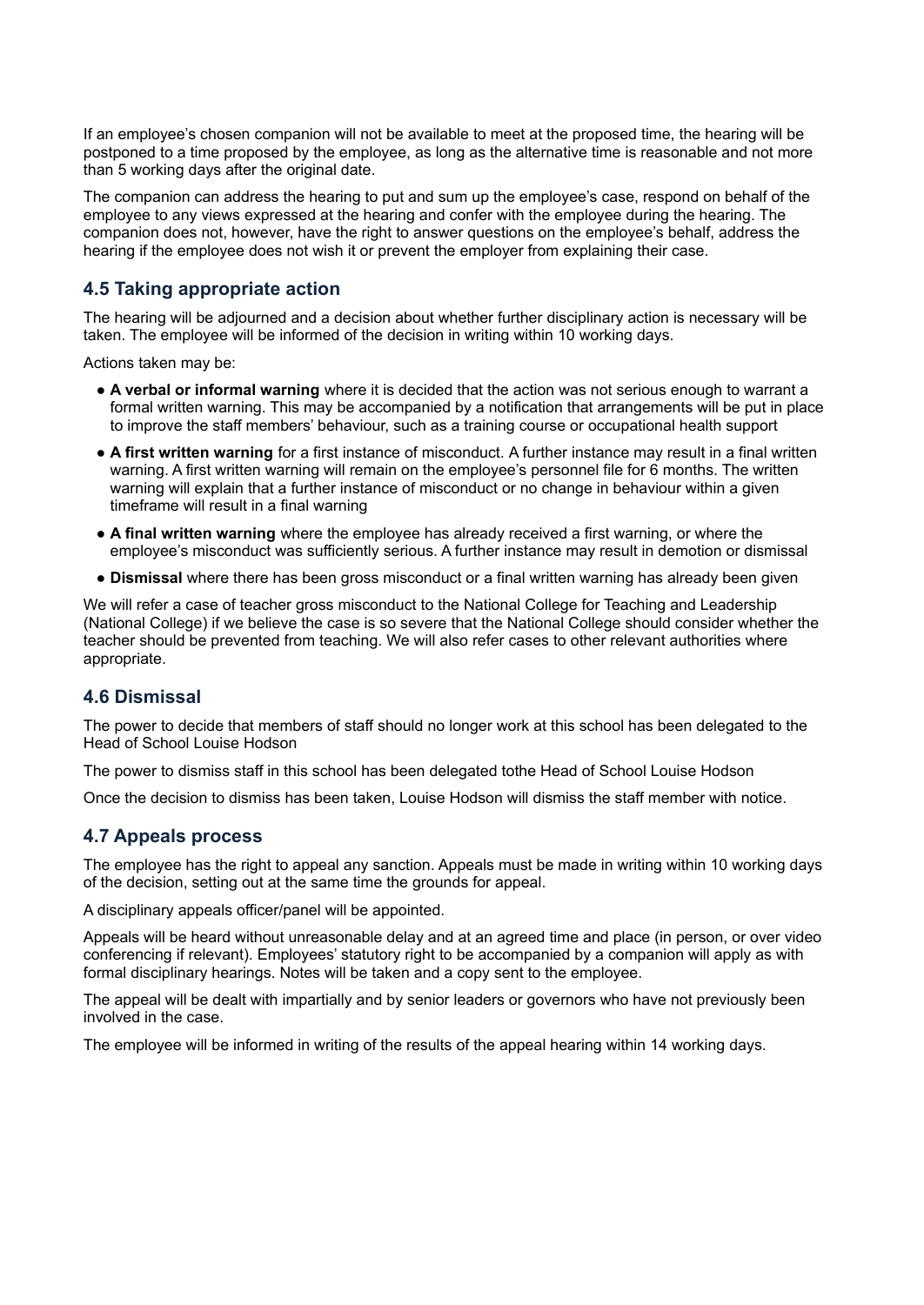## **4.8 Special cases**

If the employee involved in a disciplinary procedure is also the trade union representative, we will notify the union and discuss the matter with an official employed by the union before action is taken, after obtaining the employee's agreement. The procedure will continue as normal.

If the employee who is subject to disciplinary procedures raises a grievance about the disciplinary allegations or the procedure itself, the grievance procedure will run concurrently.

If the employee who is subject to disciplinary procedures raises a grievance about something unrelated to the disciplinary, consideration will be given to pausing the disciplinary while the grievance is addressed.

## **5. Record keeping**

Minutes will be kept of all interviews and meetings. Where possible, these will be confirmed as an accurate reflection of what was discussed during the meeting.

Records of all materials relating to the disciplinary process will be kept securely, only for as long as necessary and in line with data protection law, our privacy notices.

If disciplinary action is taken, a record of this will be added to the employee's personnel file.

We will disclose any proven disciplinary offences by a staff member if a reference is requested by a future employer.

## **6. Monitoring arrangements**

This policy will be reviewed every 2 years, but can be revised as needed.

This policy will be approved by the Head of School / SLT.

## **7. Links with other policies**

This policy links with our policies on:

- Staff code of conduct
- Staff grievance procedures
- Equality
- Safeguarding
- E-safetv